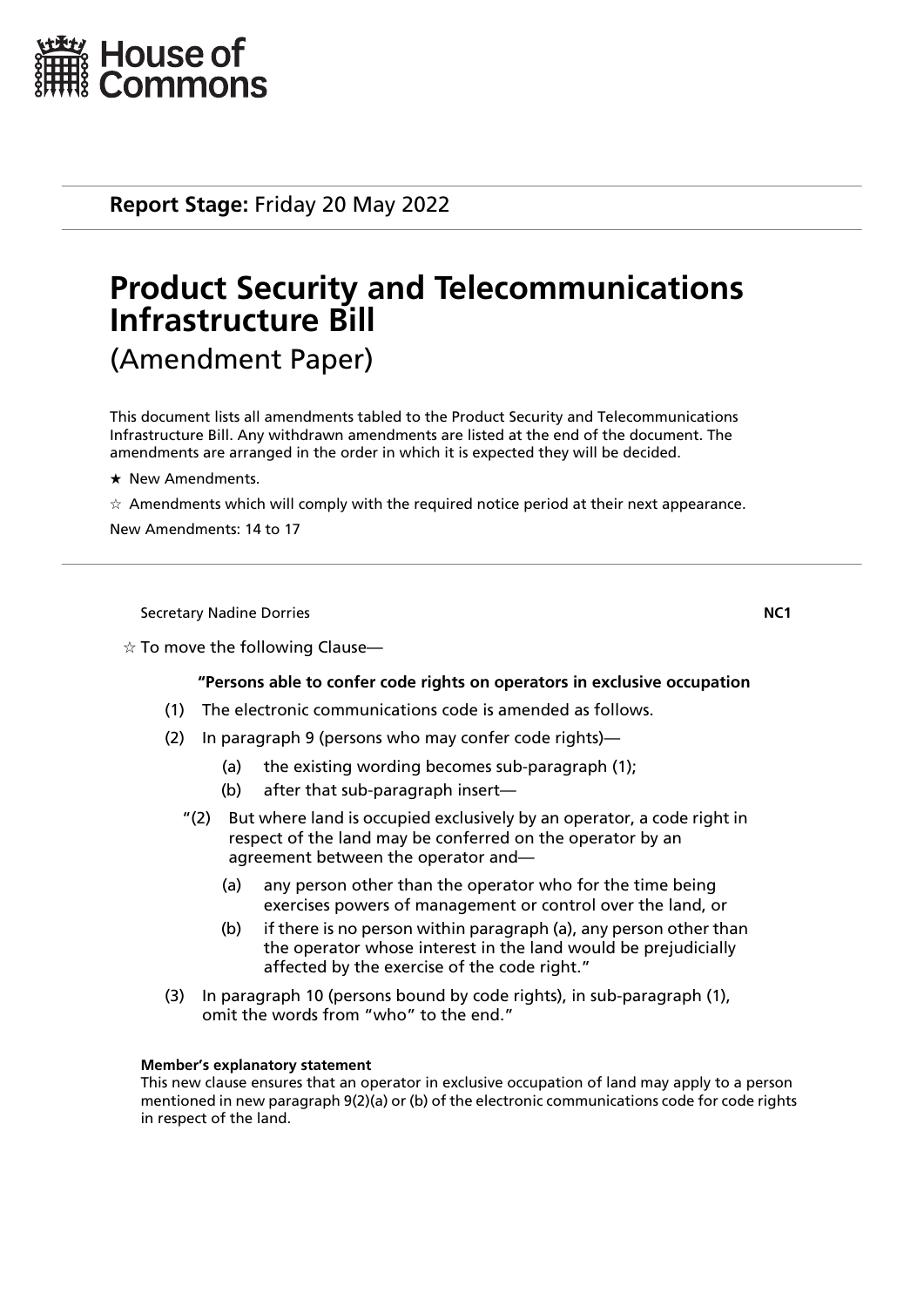Secretary Nadine Dorries **NC2** 

 $\dot{\mathbf{x}}$  To move the following Clause-

# **"Jurisdiction of First-tier Tribunal in relation to code proceedings in Wales**

In paragraph 95(1) of the electronic communications code (power to confer jurisdiction on other tribunals)—

- (a) in paragraph (a), at the end insert "or the Upper Tribunal";
- (b) in paragraph (aa), for the words from ", but only" to the end substitute "or the Upper Tribunal";
- (c) omit paragraph (b)."

# **Member's explanatory statement**

This new clause gives the Secretary of State power to make regulations providing for a function conferred by the code on the court to be exercisable in relation to Wales by the First-tier Tribunal.

Secretary Nadine Dorries **1**

 $\alpha$  Page 40, line 11, leave out Clause 57

**Member's explanatory statement** This amendment is consequential on NC1.

Secretary Nadine Dorries **2**

 $\dot{\varphi}$  Clause 58, page 41, leave out lines 23 to 25 and insert—

"(4) In paragraph 9 (conferral of code rights), after sub-paragraph (2) (as inserted by section (*Persons able to confer code rights on operators in exclusive occupation*)) insert—"

**Member's explanatory statement** This amendment is consequential on NC1.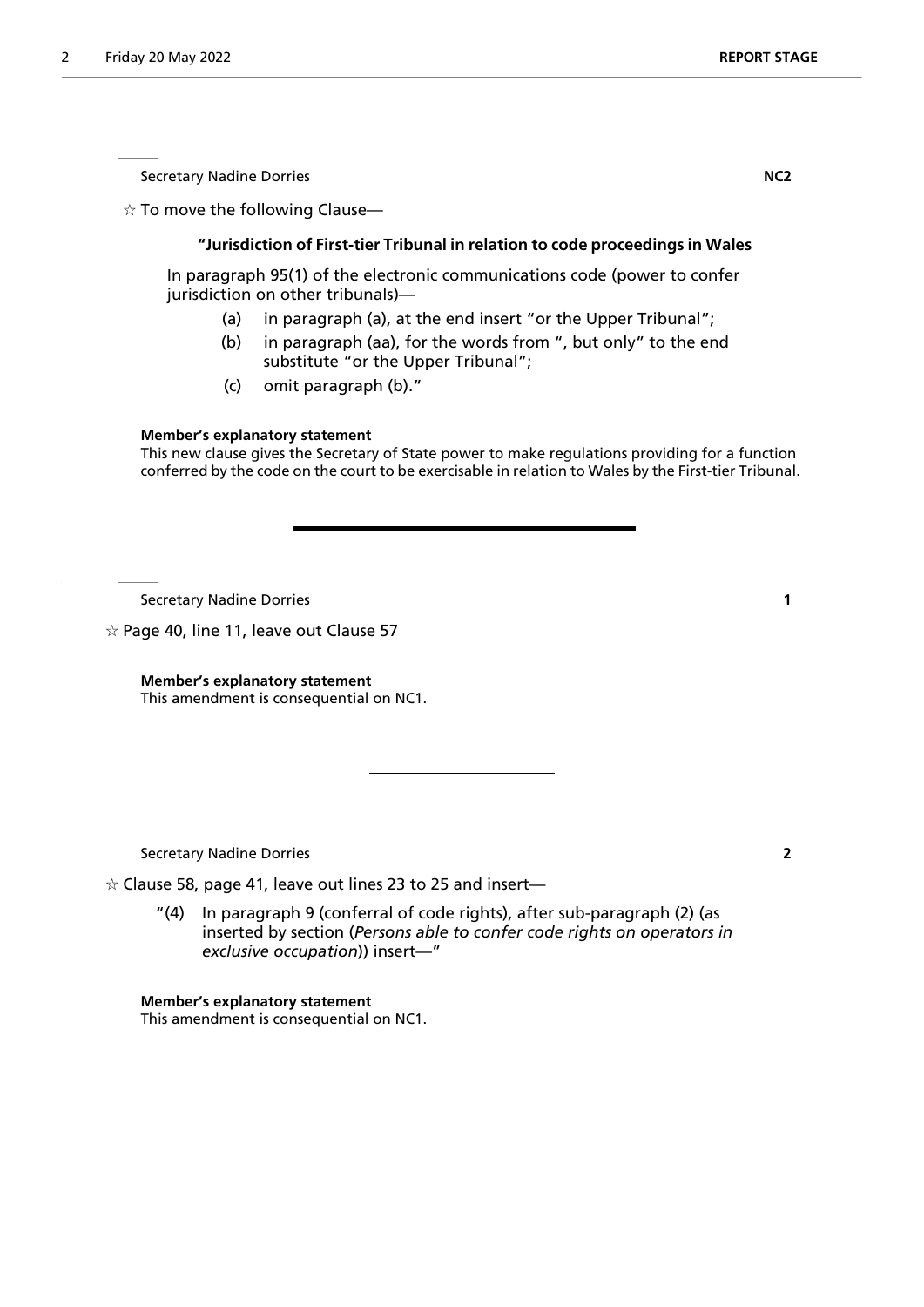Secretary Nadine Dorries **3**

 $\dot{\varphi}$  Clause 58, page 41, line 26, leave out "But"

#### **Member's explanatory statement**

This amendment is consequential on NC1.

Dame Meg Hillier **14**

 $\star$  Clause 59, page 42, line 11, after "agreement", insert "other than with a private landlord"

#### **Member's explanatory statement**

This amendment, together with Amendments 15, 16 and 17, would apply a different regime under the Electronic Communications Code to private landlords, giving automatic upgrade rights for operators to properties owned by private landlords subject to the condition that the upgrading imposes no additional burden on the other party to the agreement.

Dame Meg Hillier **15**

# $\star$  Clause 59, page 43, line 39, at end insert—

- "(5B) Paragraph 17 of the new code (power for operator to upgrade or share apparatus) applies in relation to an operator who is a party to a subsisting agreement with a private landlord, but as if for sub-paragraphs (1) to (6) there were substituted—
	- "(1) This paragraph applies where—
		- (a) an operator ("the main operator") keeps electronic communications apparatus installed on, under or over land, and
		- (b) the main operator is a party to a subsisting agreement in relation to the electronic communications apparatus.
	- (2) If the conditions in sub-paragraphs (3), (4) and (6) are met, the main operator may—
		- (a) upgrade the electronic communications apparatus, or
		- (b) share the use of the electronic communications apparatus with another operator.
	- (3) The first condition is that any changes as a result of the upgrading or sharing to the electronic communications apparatus to which the agreement relates have no adverse impact, or no more than a minimal adverse impact, on its appearance.
	- (4) The second condition is that the upgrading or sharing imposes no additional burden on the other party to the agreement.
	- (5) For the purposes of sub-paragraph (4) a burden includes anything that—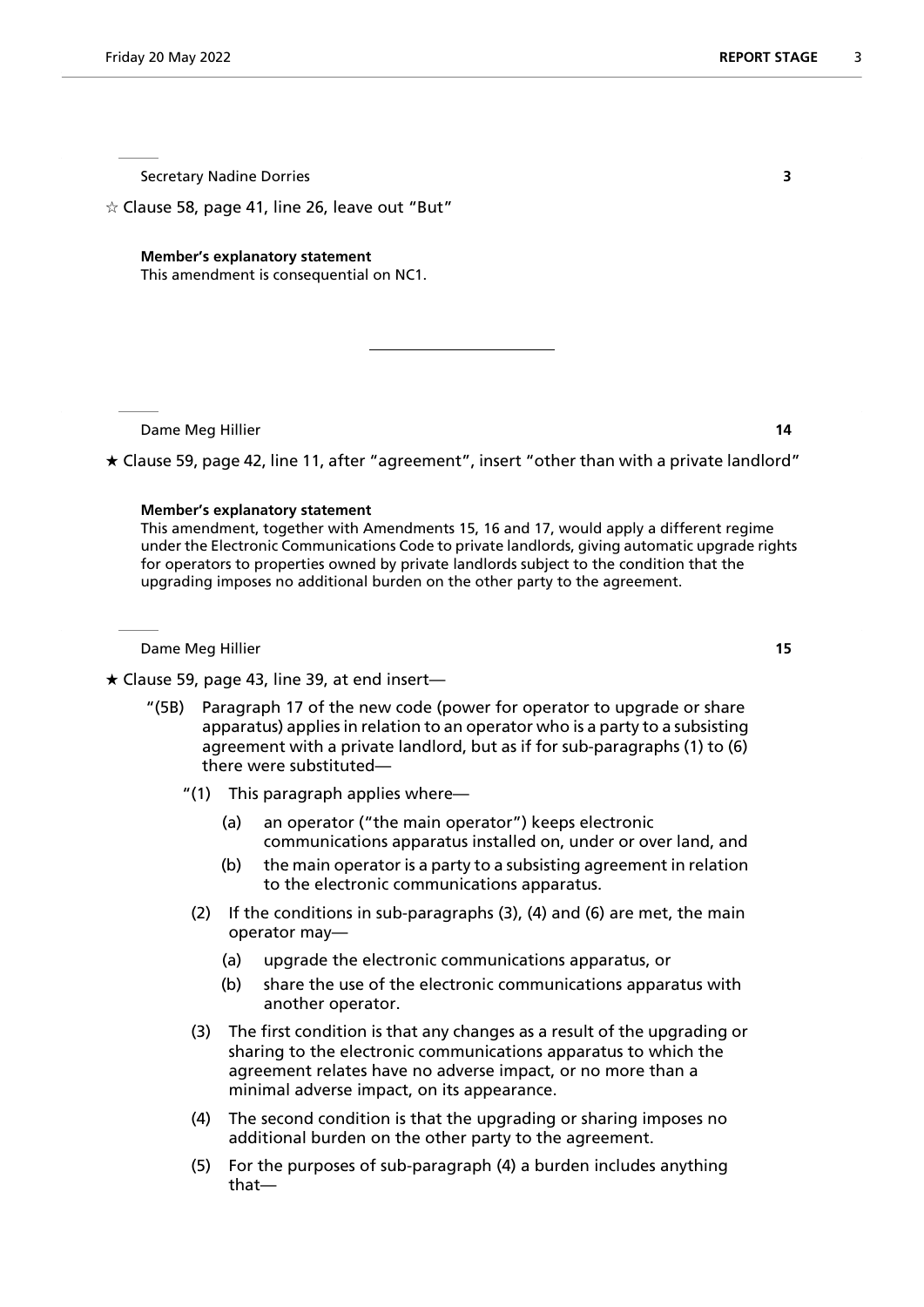- (a) has an adverse effect on the person's enjoyment of the land, or
- (b) causes loss, damage or expense to the person.
- (6) The third condition is that, before the beginning of the period of 21 days ending with the day on which the main operator begins to upgrade the electronic communications apparatus or (as the case may be) share its use, the main operator attaches a notice, in a secure and durable manner, to a conspicuous object on the relevant land.
- (7) A notice attached for the purposes of sub-paragraph (6) must—
	- (a) be attached in a position where it is reasonably legible,
	- (b) state that the main operator intends to upgrade the electronic communications apparatus or (as the case may be) share its use with another operator,
	- (c) state the date on which the main operator intends to begin to upgrade the electronic communications apparatus or (as the case may be) share its use with another operator,
	- (d) state, in a case where the main operator intends to share the use of the electronic communications apparatus with another operator, the name of the other operator, and
	- (e) give the name of the main operator and an address in the United Kingdom at which the main operator may be contacted about the upgrading or sharing.
- (8) Any person giving a notice at that address in respect of that electronic communications apparatus is to be treated as having been given that address for the purposes of paragraph 91(2).
- (9) Any agreement under Part 2 of this code is void to the extent that—
	- (a) it prevents or limits the upgrading or sharing, in a case where the conditions mentioned in sub-paragraphs (3), (4) and (6) are met, of any electronic communications apparatus to which the agreement relates that is installed on, over or under land, or
	- (b) it makes upgrading or sharing of such electronic communications apparatus subject to conditions to be met by the operator (including a condition requiring the payment of money).
- (10) Nothing in this paragraph is to be read as conferring a right on the main operator to enter the land which the main operator would not otherwise have, when upgrading or sharing the use of the electronic communications apparatus.
- (11) References in this paragraph to sharing electronic communications apparatus include carrying out works to the electronic communications apparatus to enable such sharing to take place.
- (12) In this paragraph—

"the relevant land" means—

- (a) in a case where the main operator has a right to enter the land, that land;
- (b) in any other case, the land on which works will be carried out to enable the upgrading or sharing to take place or, where there is more than one set of works, the land on which each set of works will be carried out;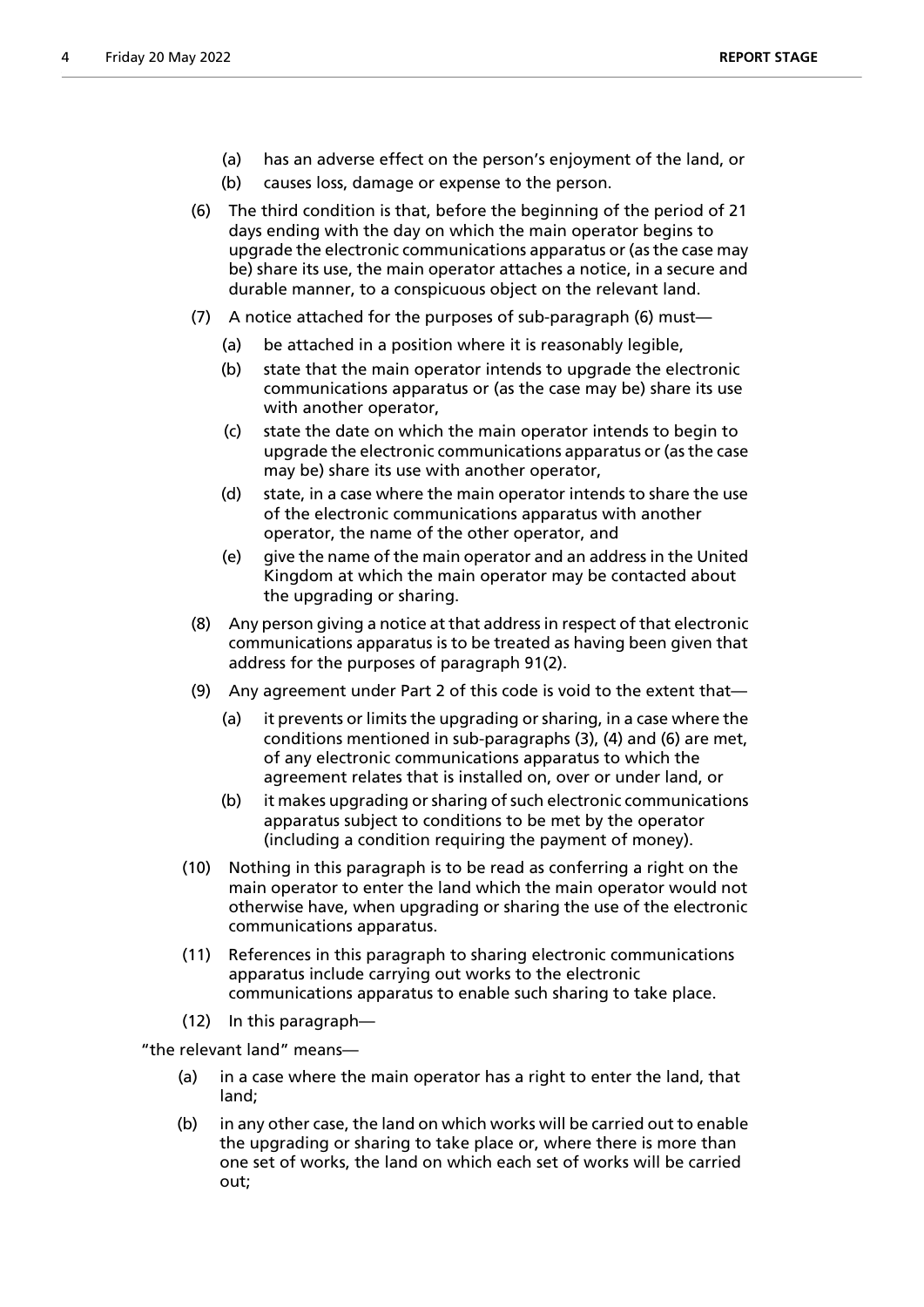"subsisting agreement" has the meaning given by paragraph 1(4) of Schedule 2 to the Digital Economy Act 2017.""

# **Member's explanatory statement**

This amendment, together with Amendments 14, 16 and 17, would apply a different regime under the Electronic Communications Code to private landlords, giving automatic upgrade rights for operators to properties owned by private landlords subject to the condition that the upgrading imposes no additional burden on the other party to the agreement.

Dame Meg Hillier **16**

Clause 60, page 44, line 4, after "land", insert "not owned by a private landlord"

# **Member's explanatory statement**

This amendment, together with Amendments 14, 15 and 17, would apply a different regime under the Electronic Communications Code to private landlords, giving automatic upgrade rights for operators to properties owned by private landlords subject to the condition that the upgrading imposes no additional burden on the other party to the agreement.

Dame Meg Hillier **17**

 $\star$  Clause 60, page 45, line 14, at end insert-

"17B(1) This paragraph applies where—

- (a) an operator ("the main operator") keeps electronic communications apparatus installed on, under or over land owned by a private landlord,
- (b) the main operator is not a party to an agreement under Part 2 of this code in relation to the electronic communications apparatus, and
- (c) the electronic communications apparatus was installed before 29 December 2003.
- (2) If the conditions in sub-paragraphs (3), (4) and (6) are met, the main operator may—
	- (a) upgrade the electronic communications apparatus, or
	- (b) share the use of the electronic communications apparatus with another operator.
- (3) The first condition is that any changes as a result of the upgrading or sharing to the electronic communications apparatus to which any existing agreement between the operator and the landlord relates have no adverse impact, or no more than a minimal adverse impact, on its appearance.
- (4) The second condition is that the upgrading or sharing imposes no additional burden on the landlord.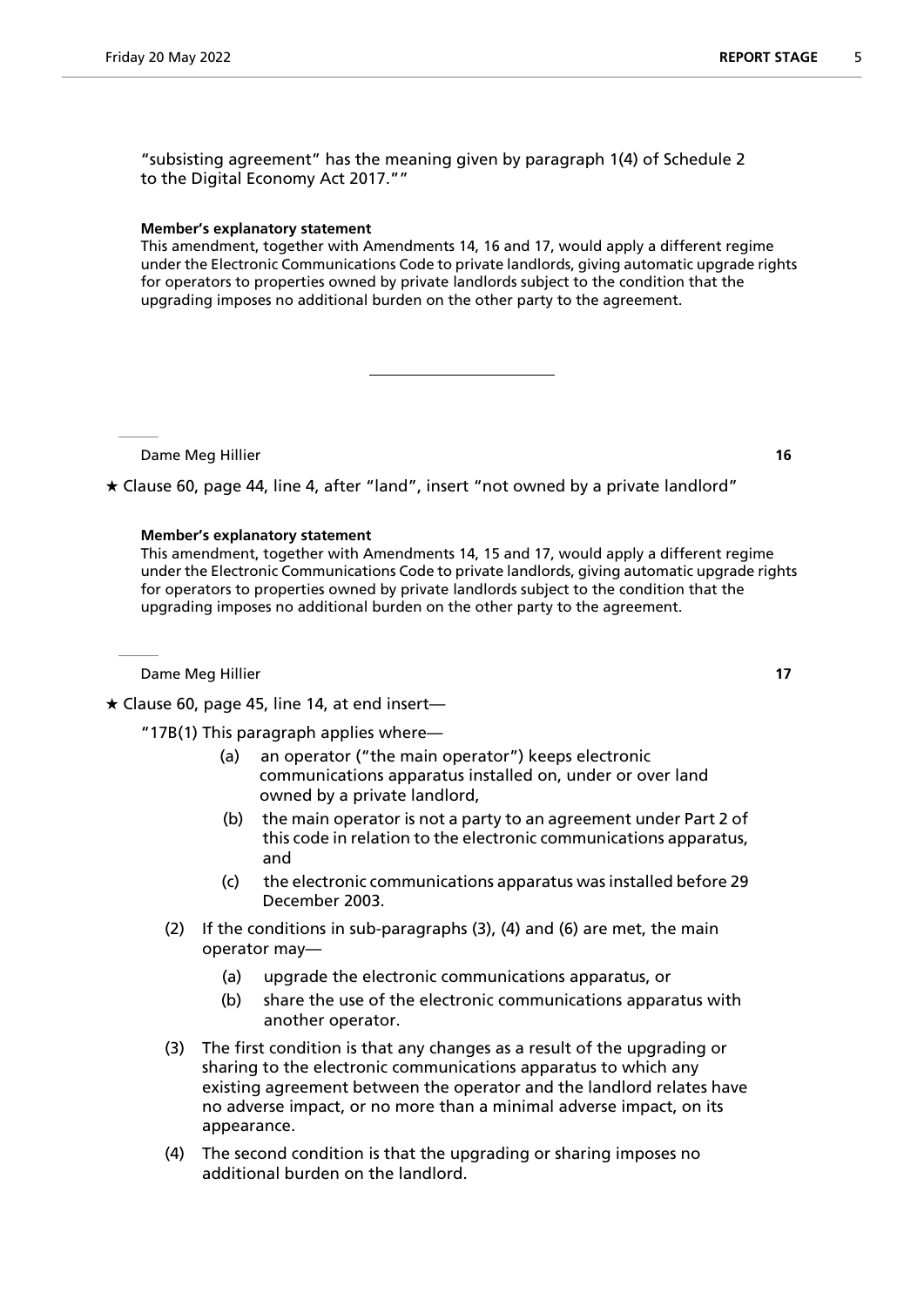- (5) For the purposes of sub-paragraph (4) a burden includes anything that—
	- (a) has an adverse effect on the person's enjoyment of the land, or
	- (b) causes loss, damage or expense to the person.
- (6) The third condition is that, before the beginning of the period of 21 days ending with the day on which the main operator begins to upgrade the electronic communications apparatus or (as the case may be) share its use, the main operator attaches a notice, in a secure and durable manner, to a conspicuous object on the relevant land.
- (7) A notice attached for the purposes of sub-paragraph (6) must—
	- (a) be attached in a position where it is reasonably legible,
	- (b) state that the main operator intends to upgrade the electronic communications apparatus or (as the case may be) share its use with another operator,
	- (c) state the date on which the main operator intends to begin to upgrade the electronic communications apparatus or (as the case may be) share its use with another operator,
	- (d) state, in a case where the main operator intends to share the use of the electronic communications apparatus with another operator, the name of the other operator, and
	- (e) give the name of the main operator and an address in the United Kingdom at which the main operator may be contacted about the upgrading or sharing.
- (8) Any person giving a notice at that address in respect of that electronic communications apparatus is to be treated as having been given that address for the purposes of paragraph 91(2).
- (9) Nothing in this paragraph is to be read as conferring a right on the main operator to enter the land which the main operator would not otherwise have, when upgrading or sharing the use of the electronic communications apparatus.
- (10) References in this paragraph to sharing electronic communications apparatus include carrying out works to the electronic communications apparatus to enable such sharing to take place.
- (11) In this paragraph "the relevant land" means—
	- (a) in a case where the main operator has a right to enter the land, that land;
	- (b) in any other case, the land on which works will be carried out to enable the upgrading or sharing to take place or, where there is more than one set of works, the land on which each set of works will be carried out."

#### **Member's explanatory statement**

This amendment, together with Amendments 14, 15 and 16, would apply a different regime under the Electronic Communications Code to private landlords, giving automatic upgrade rights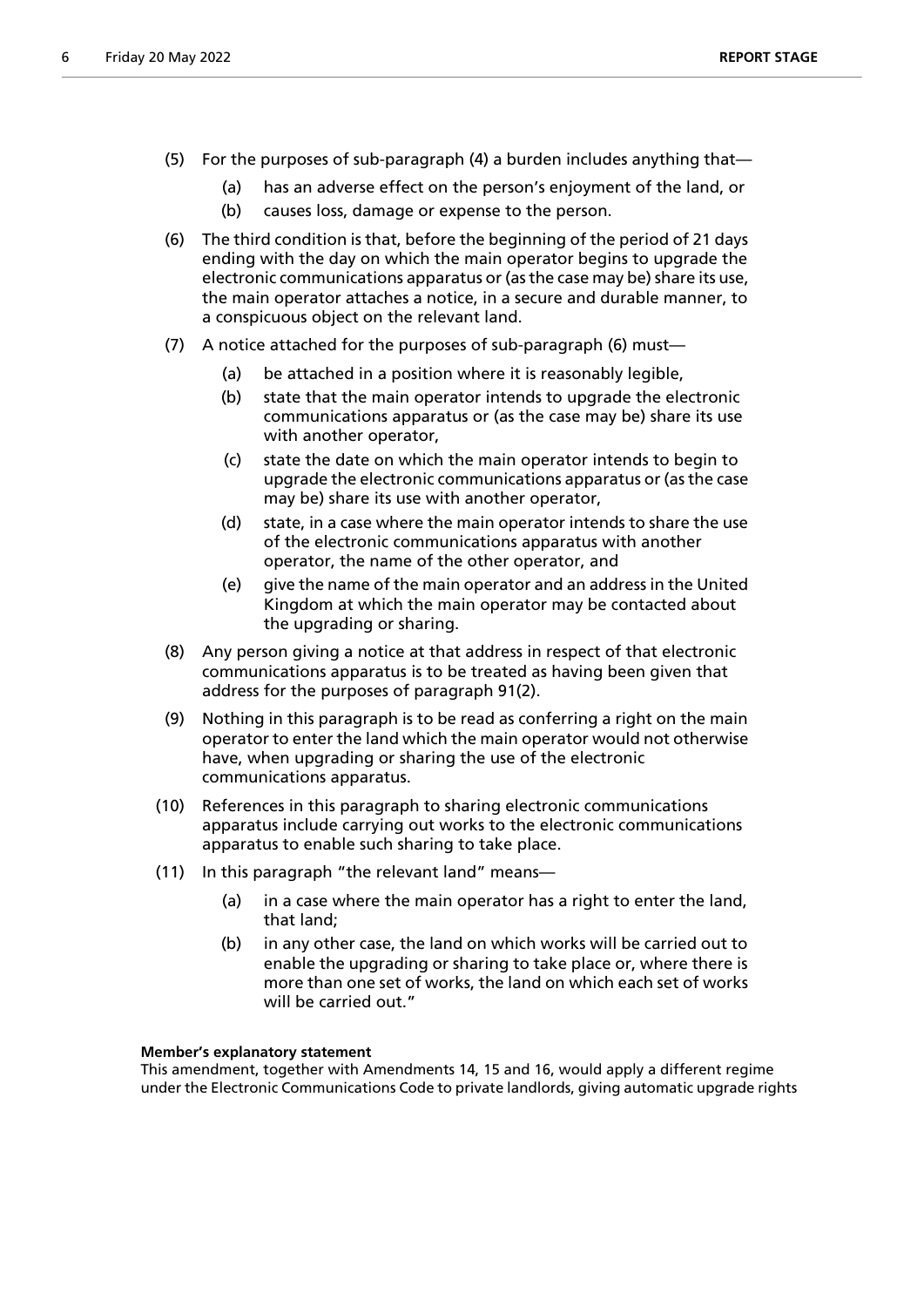for operators to properties owned by private landlords subject to the condition that the upgrading imposes no additional burden on the other party to the agreement.

Sir Desmond Swayne **12**

 $\hat{x}$  Page 45, line 18, leave out Clause 61

**Member's explanatory statement**

This amendment removes clause 61 of the Bill, which gives operators the ability to calculate rent based on 'land value' rather than 'market value' when renewing tenancies to host digital infrastructure on private land.

Sir Desmond Swayne **13**

 $\hat{\varphi}$  Page 46, line 42, leave out Clause 62

#### **Member's explanatory statement**

This amendment removes clause 62 of the Bill, which gives operators the ability to calculate rent based on 'land value' rather than 'market value' when renewing tenancies to host digital infrastructure on private land in Northern Ireland.

Sir Desmond Swayne **9**

 $\dot{\varphi}$  Clause 68, page 58, line 38, leave out from "must" to "one" in line 39 and insert "use"

#### **Member's explanatory statement**

This amendment, along with Amendments 10 and 11, seeks to ensure that operators engage in the alternative dispute resolution process by making it mandatory.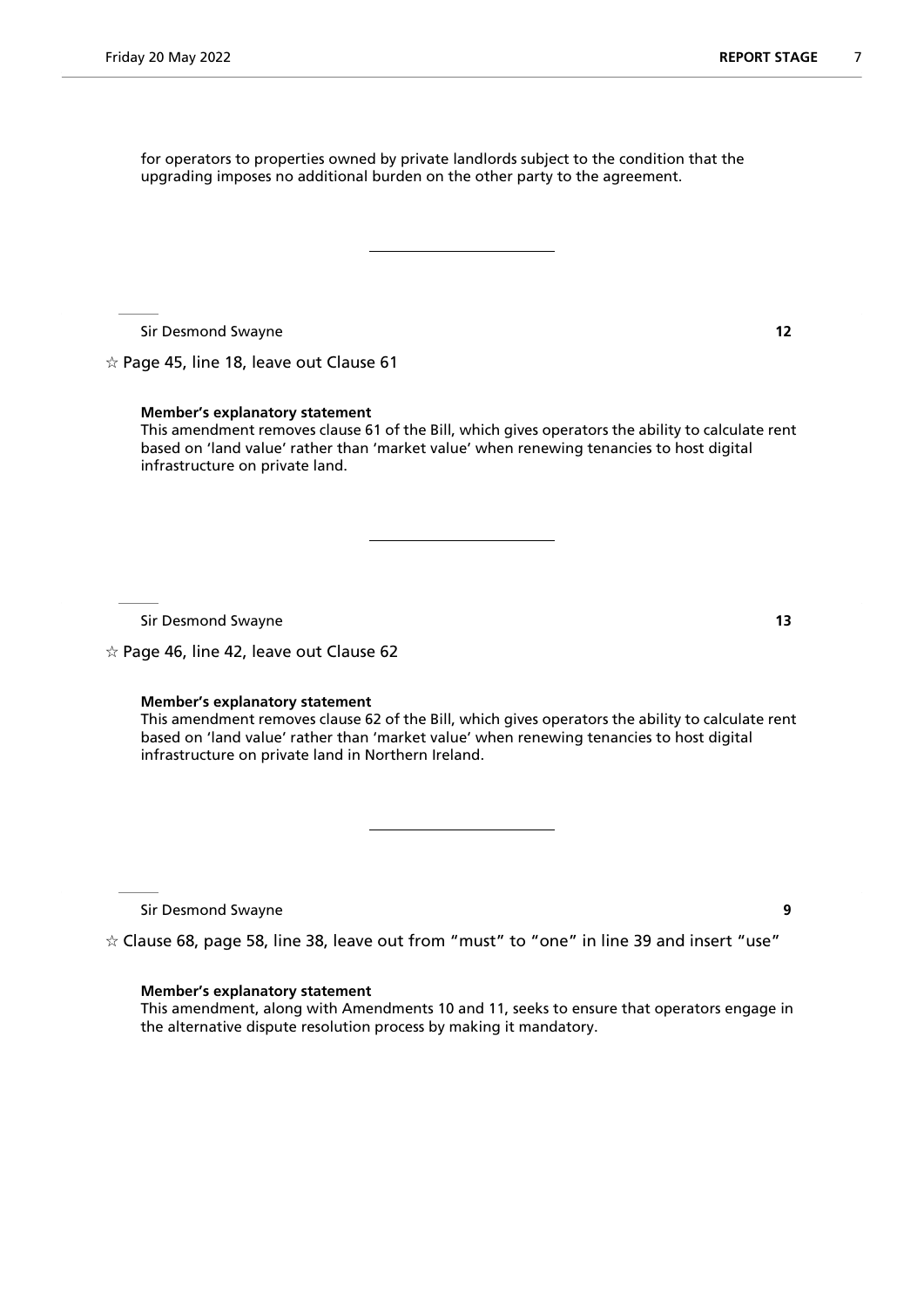Secretary Nadine Dorries **4**  $\dot{\varphi}$  Clause 68, page 58, line 41, after "operator" insert "or the relevant person" **Member's explanatory statement** This amendment and Amendments 5, 6 and 7 ensure that a person from whom an operator is seeking a code agreement may, at any time, give the operator a notice stating that the person wishes to engage in alternative dispute resolution in relation to the prospective agreement. Secretary Nadine Dorries **5**  $\dot{\varphi}$  Clause 68, page 58, line 41, leave out "relevant person" and insert "other" **Member's explanatory statement** See the explanatory statement for Amendment 4. Secretary Nadine Dorries **6**  $\dot{\varphi}$  Clause 68, page 58, line 42, after "operator" insert "or the relevant person (as the case may be)" **Member's explanatory statement** See the explanatory statement for Amendment 4. Secretary Nadine Dorries **7**  $\dot{\varphi}$  Clause 68, page 58, line 43, leave out "relevant person" and insert "other" **Member's explanatory statement** See the explanatory statement for Amendment 4.

Sir Desmond Swayne **10**

 $\dot{\varphi}$  Clause 68, page 59, line 12, leave out from "must" to "one" in line 13 and insert "use"

#### **Member's explanatory statement**

This amendment, along with Amendments 9 and 11, seeks to ensure that operators engage in the alternative dispute resolution process by making it mandatory.